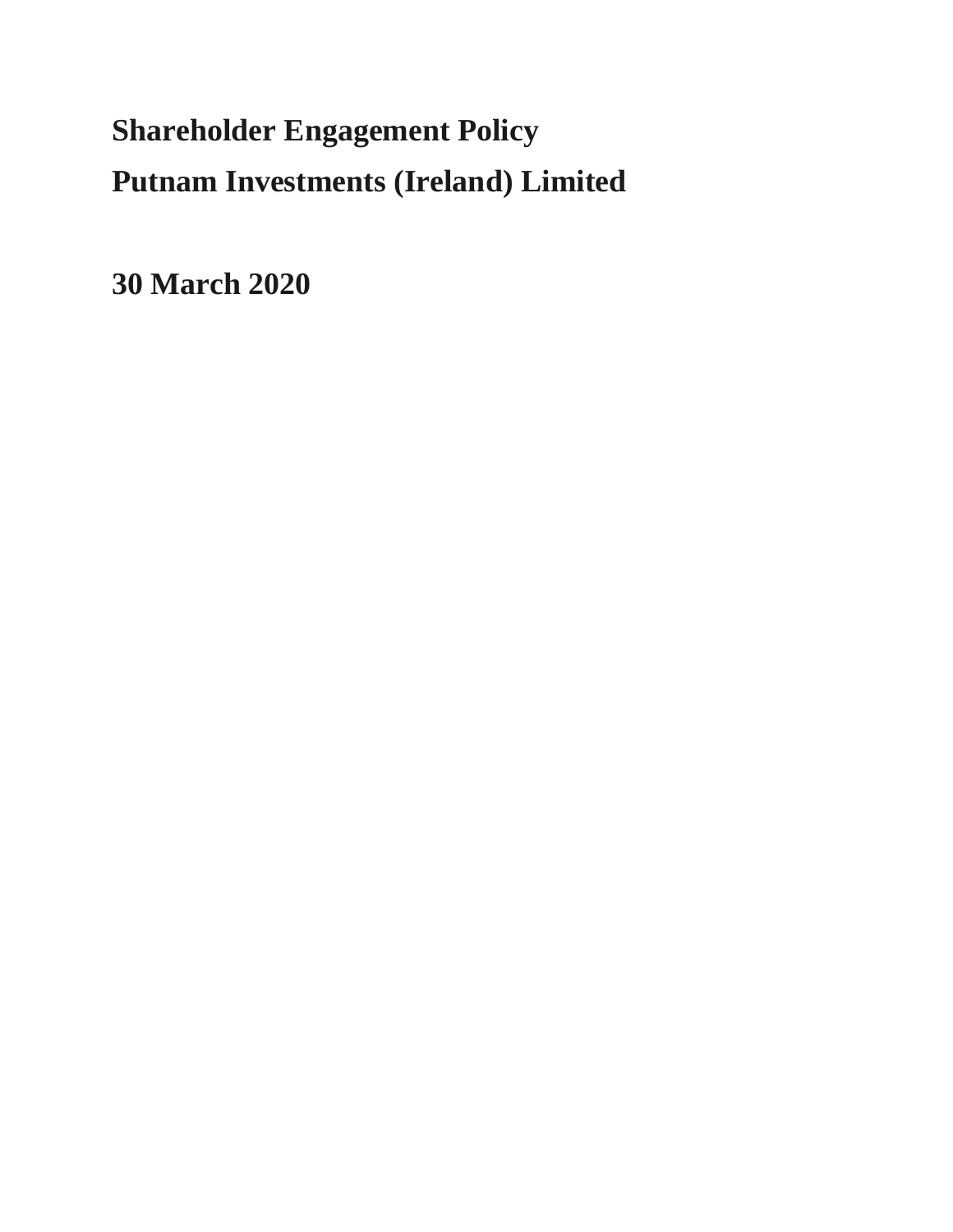### **SHAREHOLDER ENGAGEMENT POLICY**

### **Introduction**

Part 17, Chapter 8B, Section 1110H (3) of the Companies Act 2014 (the "Act") requires "asset managers", including Putnam Investments (Ireland) Limited (the "Manager"), to develop and publicly disclose an engagement policy that describes how they integrate shareholder engagement into their investment strategy. The Act, which has been amended by the European Union (Shareholders' Rights) Regulations 2020, gives effect to the provisions of Directive EU 2017/828 of the European Parliament and of the Council of 17 May 2017 amending Directive 2007/36/EC as regards the encouragement of long-term shareholder engagement ("SRD II").

This policy describes how the Manager and The Putnam Advisory Company, LLC, the delegated investment advisor (the "Advisor") for Putnam World Trust (the "Funds"):

- monitor investee companies on relevant matters, including strategy, financial and non-financial performance and risk, capital structure, social and environmental impact and corporate governance;

- conduct dialogues with investee companies;

- exercise voting rights and other rights attached to shares;

- co-operate with other shareholders;

- communicate with other relevant stakeholders of the investee companies; and

- manage actual and potential conflicts of interests in relation to their engagement.

The Manager and Advisor are referred to as "Putnam" or "we" below.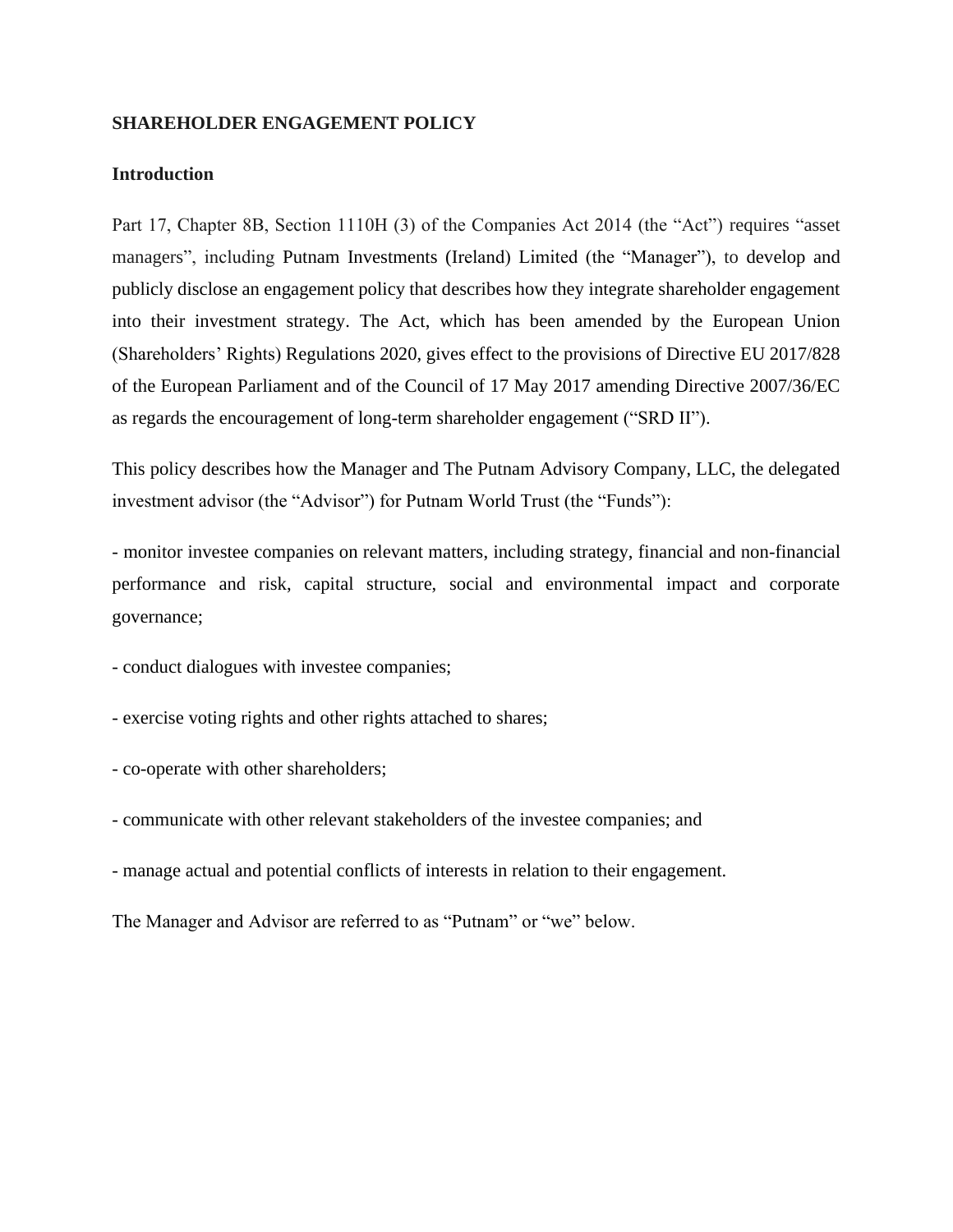Consistent with the scope of SRD II, this policy relates to Putnam's management of Funds which invest in shares with a listing on a regulated EEA market. Our approach may differ with respect to portfolio investments other than these shares (such as fixed-income investments).

#### **Monitoring of and Dialogue with Investee Companies**

Our engagement with companies is reflective of our belief that the value we provide for clients is linked to thorough integrated research and understanding of long-term business fundamentals. Engagement approaches may differ by issue, asset class, portfolio, and context, and are considered by Putnam's staff as part of their overall approach to investment management. In particular, environment, social and governance (ESG) issues, data and analysis are all actively evolving and likewise we expect our approach to engagement on this topic, which also varies by Fund and portfolio manager, to develop over time.

Rigorously monitoring the companies in which we decide to invest is an integral part of our investment approach. As active managers, we are committed to conducting bottom-up, fundamental research (in addition, where applicable, to rigorous quantitative analysis and macrolevel research) when pursuing investment opportunities for our clients. Our teams of research analysts have worldwide reach and generate independent research on companies for our portfolio managers. We believe active managers have a particular role to play in working with company management teams, since we are long-term investors and our fundamental research process means that we are already in regular dialogue with companies about strategy and execution. For reference, the Advisor and its Putnam affiliates' research teams held over 2,000 meetings with company management in 2019.

In addition to meeting with the management of many companies themselves, our analysts and portfolio managers conduct further research to determine the investment potential of companies. Corporate governance is one of the important factors we consider when evaluating and monitoring companies for client portfolios. Other examples of factors that we may take into consideration include business strategy, risk management, environmental and social concerns, compliance, culture and ethics, and performance and capital structure.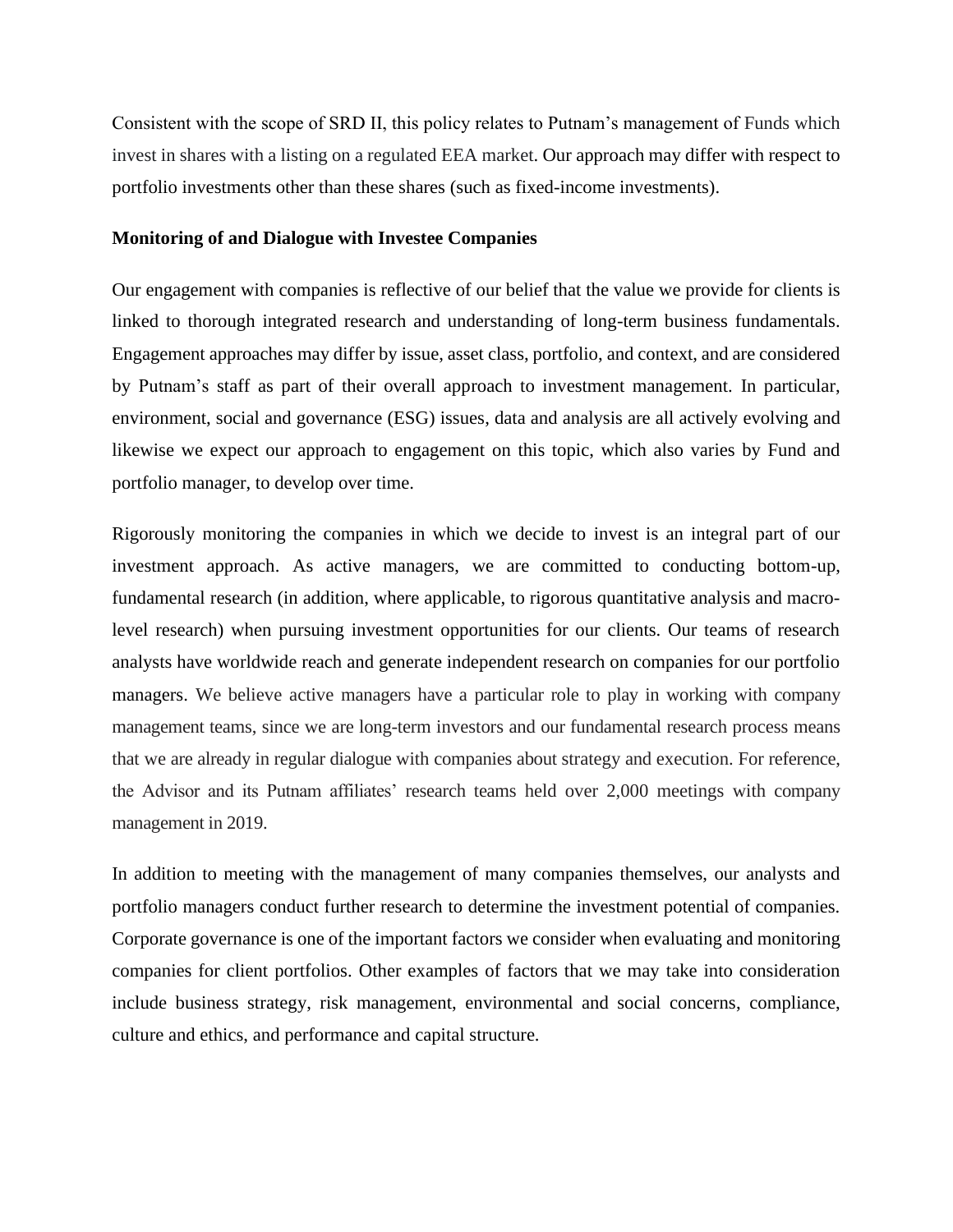Specific to the area of ESG, Putnam has a dedicated Sustainable Investing team whose greatest priority is to extend Putnam's long-standing strength in fundamental research to produce deeper insights in context-specific, forward-looking ESG, sustainability, and impact analysis.

We believe that certain environmental, social, and governance factors are relevant and material to long-term business fundamentals, and therefore important to all investors. Relevant issues vary by sector, geography, asset class, and company context. Therefore, fundamental research that is tailored to different settings has potential to add meaningful value.

Given this philosophy, the Sustainable Investing team's ongoing ESG research for use by the broader Putnam investment team is guided by internally developed "materiality maps," which were inspired and guided by the materiality mapping of the Sustainable Accounting Standards Board  $(SASB)<sup>1</sup>$  We believe that this kind of integrated, long-term research has the potential to mitigate risk and to generate alpha. We also utilise data from several third-party resources, including MSCI and Sustainalytics, as part of our broader research process.

Our belief in the power of context-specific analysis can be seen in the map below, which shows that we have different and complementary frameworks for various sectors and issues in equity research. We believe that this kind of forward-looking and customised research focus is a key determinant of long-term investment results.

<sup>1</sup> https://materiality.sasb.org/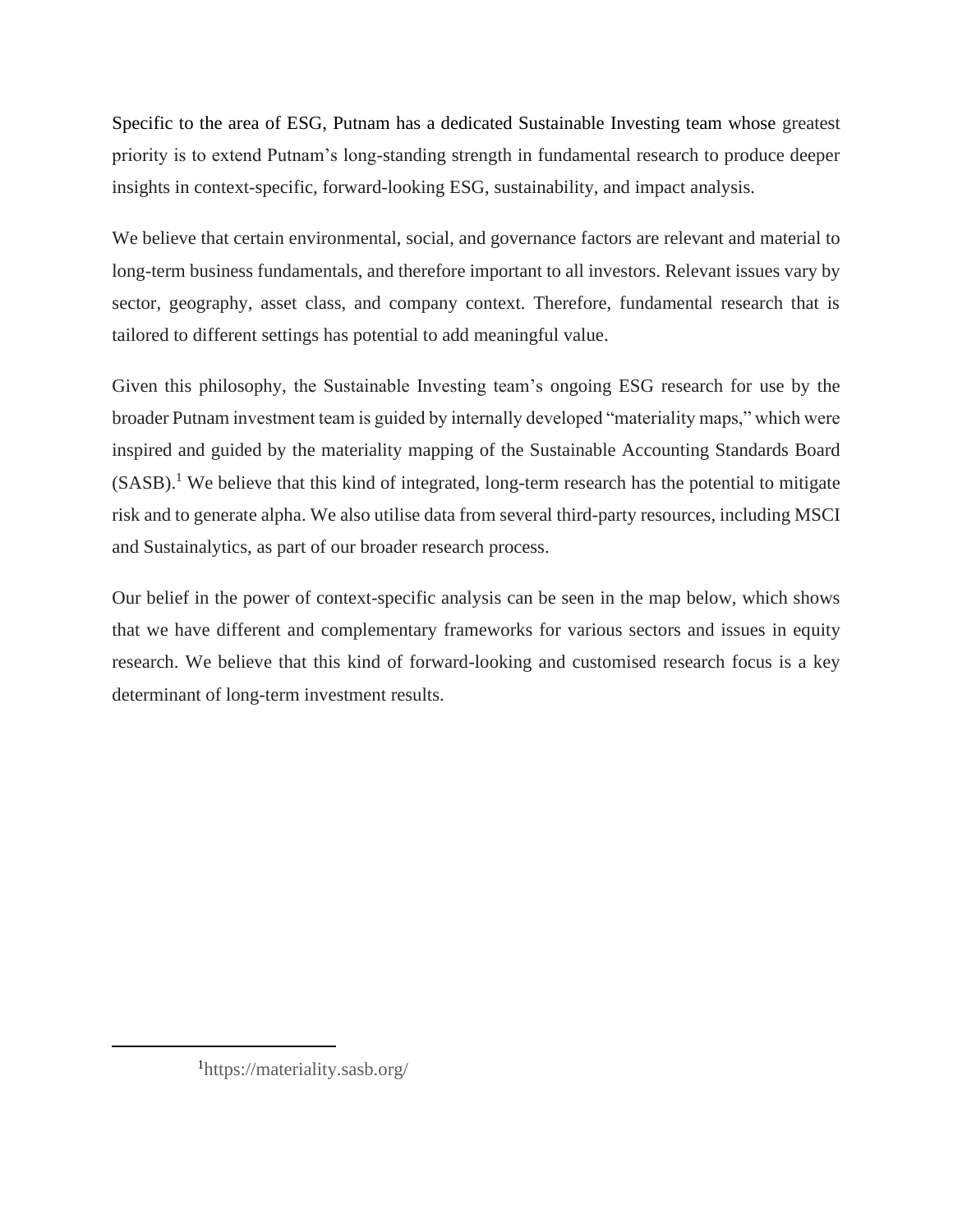|                      |                                                                | Consumer | <b>Healthcare</b>   | <b>Financials</b> | <b>Tech</b><br>(hardware) | Comm. &<br>Tech<br>(software) | Industrials | <b>Materials &amp;</b><br>Energy |
|----------------------|----------------------------------------------------------------|----------|---------------------|-------------------|---------------------------|-------------------------------|-------------|----------------------------------|
| <b>GOVERNANCE</b>    | Board structure and composition                                |          |                     |                   |                           |                               |             |                                  |
|                      | Management incentives, ownership, pay<br>alignment             |          |                     |                   |                           |                               |             |                                  |
|                      | Systemic risk management & leadership                          |          |                     |                   |                           |                               |             |                                  |
|                      | Accounting and business ethics                                 |          |                     |                   |                           |                               |             |                                  |
| <b>SOCIAL</b>        | Employee diversity, development, and well-<br>being            |          |                     |                   |                           |                               |             |                                  |
|                      | Safety, labor rights, equity                                   |          |                     |                   |                           |                               |             |                                  |
|                      | Corporate culture, purpose, mission alignment                  |          |                     |                   |                           |                               |             |                                  |
|                      | Supply chain, distribution, and marketing<br>management        |          |                     |                   |                           |                               |             |                                  |
|                      | <b>Product safety</b>                                          |          |                     |                   |                           |                               |             |                                  |
|                      | Pricing philosophy and access                                  |          |                     |                   |                           |                               |             |                                  |
|                      | Privacy and data security                                      |          |                     |                   |                           |                               |             |                                  |
| <b>ENVIRONMENTAL</b> | Climate change risk (risk as separate from<br>action, discuss) |          |                     |                   |                           |                               |             |                                  |
|                      | Climate change mitigation & adaptation                         |          |                     |                   |                           |                               |             |                                  |
|                      | <b>GHG emissions</b>                                           |          |                     |                   |                           |                               |             |                                  |
|                      | Water intensity and stress                                     |          |                     |                   |                           |                               |             |                                  |
|                      | Energy intensity & renewable energy use                        |          |                     |                   |                           |                               |             |                                  |
|                      | Materials sourcing, intensity, and lifecycle<br>management     |          |                     |                   |                           |                               |             |                                  |
|                      | Biodiversity and ecosystems impact                             |          |                     |                   |                           |                               |             |                                  |
|                      |                                                                |          | Usually<br>relevant |                   | Often<br>relevant         | Sometimes<br>relevant         |             |                                  |

### **ESG considerations have varying materiality by sector**

As of March 2020 For illustrative purposes only Source: Putnam Investments

Putnam has not developed prescriptive guidelines for escalating matters of concern with the companies in which we invest. Typically, if we believe a decision or proposal by company management will negatively affect the company's long-term investment potential, our portfolio managers will eliminate or reduce the position in their portfolios. However, the approach taken may depend on the views of the particular Putnam portfolio manager or research analyst, past interactions with the company, and other factors. In the rare instances in which we decide to escalate our activities, we typically do so via meetings or conversations between our investment professionals and company management.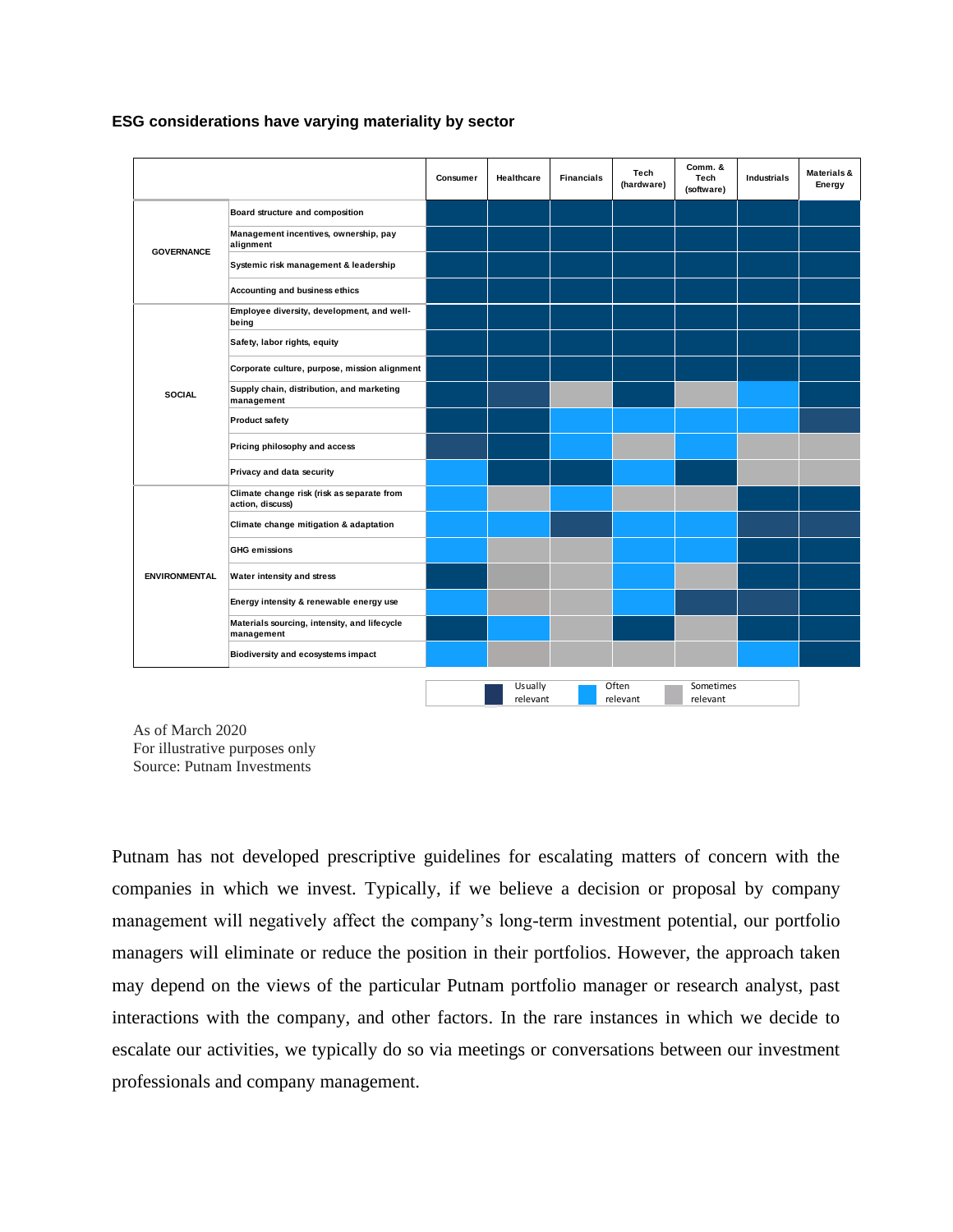#### **Exercising Voting Rights**

The Manager has established a policy on the exercise of voting rights and delegated exercise of voting rights, along with other aspects of the provision of investment management, to the Advisor.

A core element of our stewardship approach is exercising voting rights on behalf of our clients. We believe that voting proxies can be an important tool for institutional investors to promote best practices in corporate governance. First and foremost, we seek to vote all proxies in accordance with the best interests of our clients as investors. We believe that strong corporate governance at the companies in which we invest — most notably oversight by an independent board of qualified directors — best serves our clients' interests.

Our detailed proxy-voting guidelines, which undergo periodic review and amendment, have been in place for nearly 30 years. The guidelines summarise Putnam's positions on a variety of issues, including the size and composition of a board of directors, independence of the board, executive compensation policies and changes in a company's capitalisation. In cases where we determine that a board is not sufficiently independent, extra scrutiny may be given to other voting items.

Our written guidelines set forth voting positions determined by Putnam's Proxy Committee on those issues believed most likely to arise day to day. The guidelines may call for votes to be cast normally in favour of or opposed to a matter. Other matters may be referred to our investment professionals on a case-by-case basis.

Putnam generally votes for board-approved proposals, including routine business matters such as changing the company's name, ratifying the appointment of auditors and confirming procedural matters relating to the shareholder meeting. However, in issues pertaining to the board of directors and limiting executive compensation, Putnam has a strong record of voting for independent boards and reasonable executive compensation. Putnam's governance approach and stringent oversight have contributed to votes against management-sponsored non-routine proxy votes in appropriate cases.

Putnam believes that sustainable environmental practices and sustainable social policies are important components of long-term value creation. Companies should evaluate the potential risks to their business operations that are directly related to environmental and social factors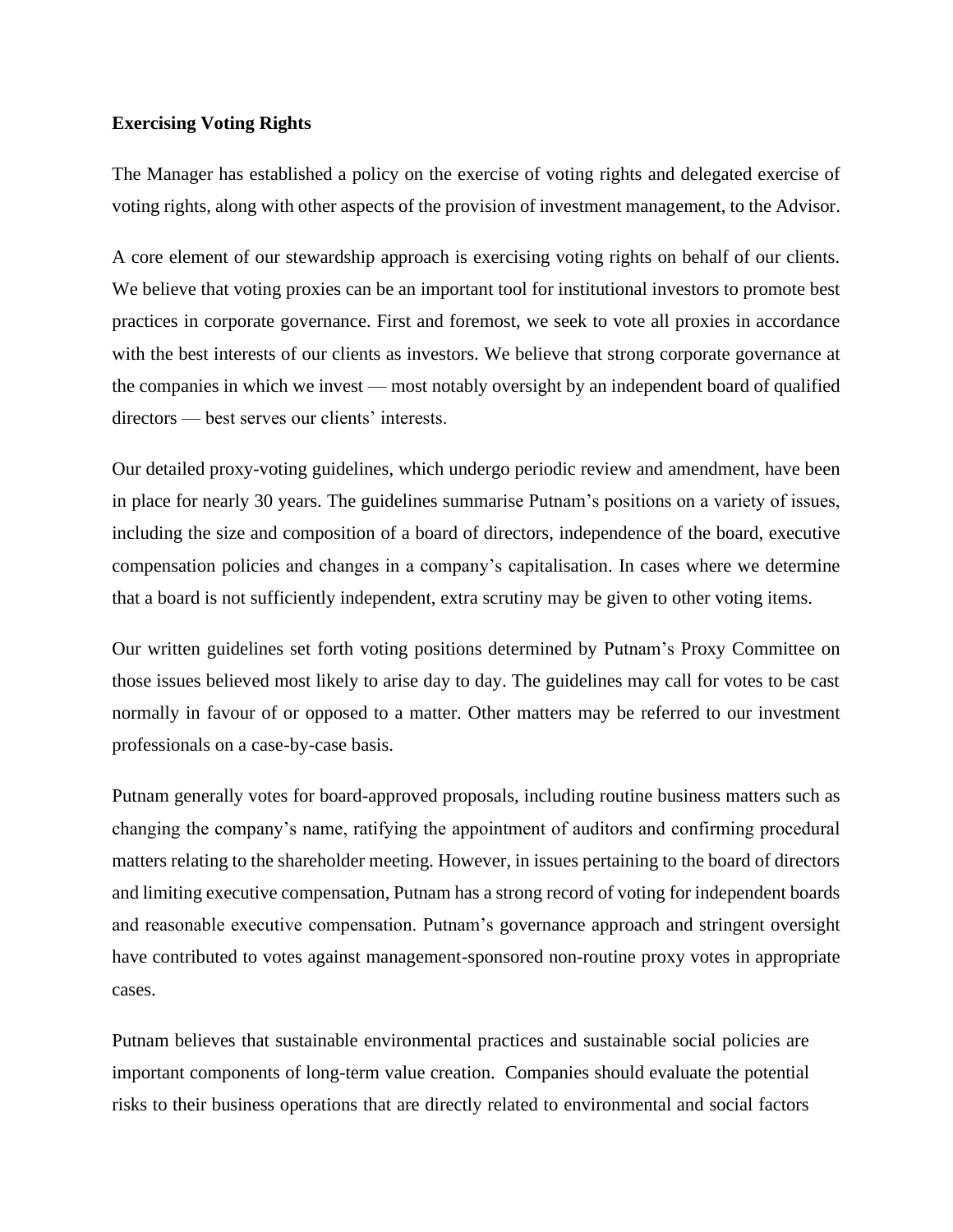(among others). To that end, Putnam may support well-crafted and well-targeted shareholder proposals that request additional reporting or disclosure on a company's plans to mitigate risk to the company related to the following issues and/or their strategies related to environmental issues, including climate change, greenhouse gas emissions, renewable energy, and sustainability, and social issues, including but not limited to, gender pay equity. Putnam will consider factors such as (i) the industry in which the company operates, (ii) the company's current level of disclosure, (iii) the company's level of oversight, (iv) the company's management of risk arising out of these matters, and (v) whether the company has suffered a material financial impact. Other factors may also be considered. Putnam will consider the recommendation of its third-party proxy service provider and may consider other factors such as third-party evaluations of ESG performance.

Putnam's Legal and Compliance Department administers our firm's proxy voting through a proxy manager, who, in turn, instructs a proxy-voting service (currently, Glass Lewis & Co. ("Glass") Lewis")), to process proxy votes for our client accounts. Although Glass Lewis may supply proxyrelated research to Putnam, Glass Lewis does not make any decisions on how to vote client proxies. The Putnam proxy manager, with supervision from senior members of Putnam's Legal and Compliance Department, oversees the proxy administration work of Glass Lewis.

#### **Co-operating With Other Shareholders and Communication with Stakeholders**

Where we consider engagement appropriate, Putnam will typically engage in dialogue with its investee companies directly. While Putnam does not have a history of collaborating with other institutional investors, we will consider doing so if we believe it is likely to advance our clients' best interests, is consistent with our policies and is permitted under applicable laws and regulations.

In targeted areas, Putnam's Sustainable Investing team also engages in collective industry efforts. Examples include:

**\*Sustainable Accounting Standards Board (SASB):** Putnam joined SASB as an alliance member in 2018. SASB's mission is to connect businesses and investors on the financial impacts of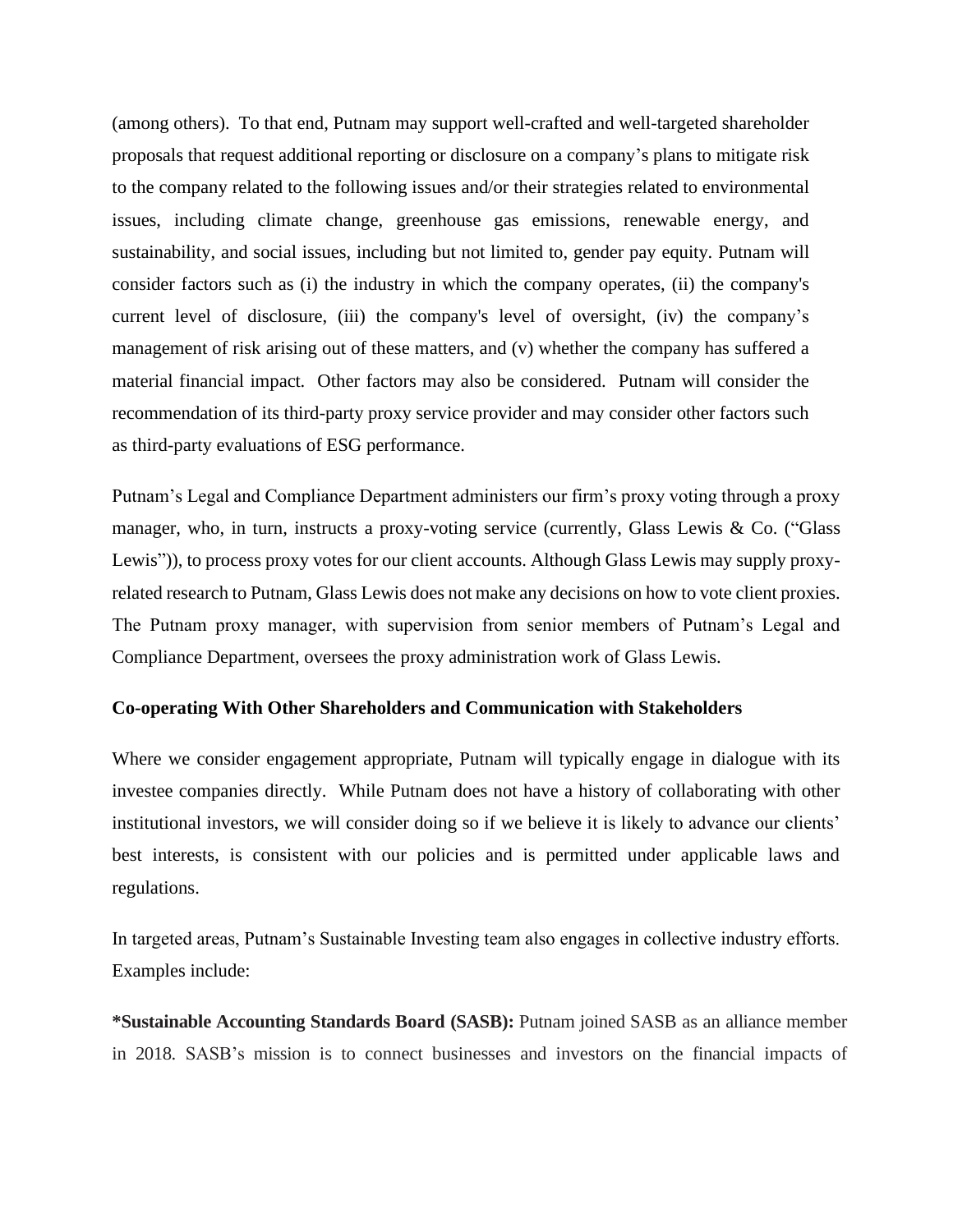sustainability. Their work includes the development of a taxonomy of financially material sustainability issues on an industry-specific basis.

**\*Ongoing pollination:** The Sustainable Investing team participates in a number of other ad hoc collaborations, focused on three main areas: research on emerging issues, improving processes around the disclosure and analysis of sustainable investing approaches, and contributing to development and transparency of sustainable business practices.

We do not generally communicate with companies' employee representative organisations or other stakeholders as part of our investment activities.

## **Managing Conflicts of Interest**

Putnam maintains clear policies on matters of potential conflict that may arise in interacting with the companies in which we invest, including such areas as outside employment or directorships by Putnam personnel and the giving and acceptance of gifts and other items of value. More generally, potential conflicts may arise for any asset manager that manages multiple client accounts with differing objectives, and we maintain a compliance programme aimed at monitoring and addressing these potential conflicts.

In the voting area, for example, a potential conflict of interest may arise when voting proxies of an issuer that has a significant business relationship with Putnam. Putnam's policy is to base our votes solely on the investment merits of the proposal.

In order to manage conflicts of interest, Putnam's Proxy Committee, which sets general policy on our proxy voting, is composed solely of professionals in Putnam's Investment Division, whilst proxy administration is the responsibility of our Legal and Compliance Department. Neither the Investment Division nor the Legal and Compliance Department reports to Putnam's marketing businesses. In addition, there are limits on the ability of Putnam employees who are not investment professionals to contact portfolio managers who are voting proxies. Investment professionals must disclose any contact with third parties beyond their routine communication with proxy solicitation firms. In addition, the Putnam proxy manager, a member of the Putnam Legal and Compliance Department, reviews all known Putnam business relationships with companies that have voting items referred to any portfolio management team to consider any potential conflicts and, where